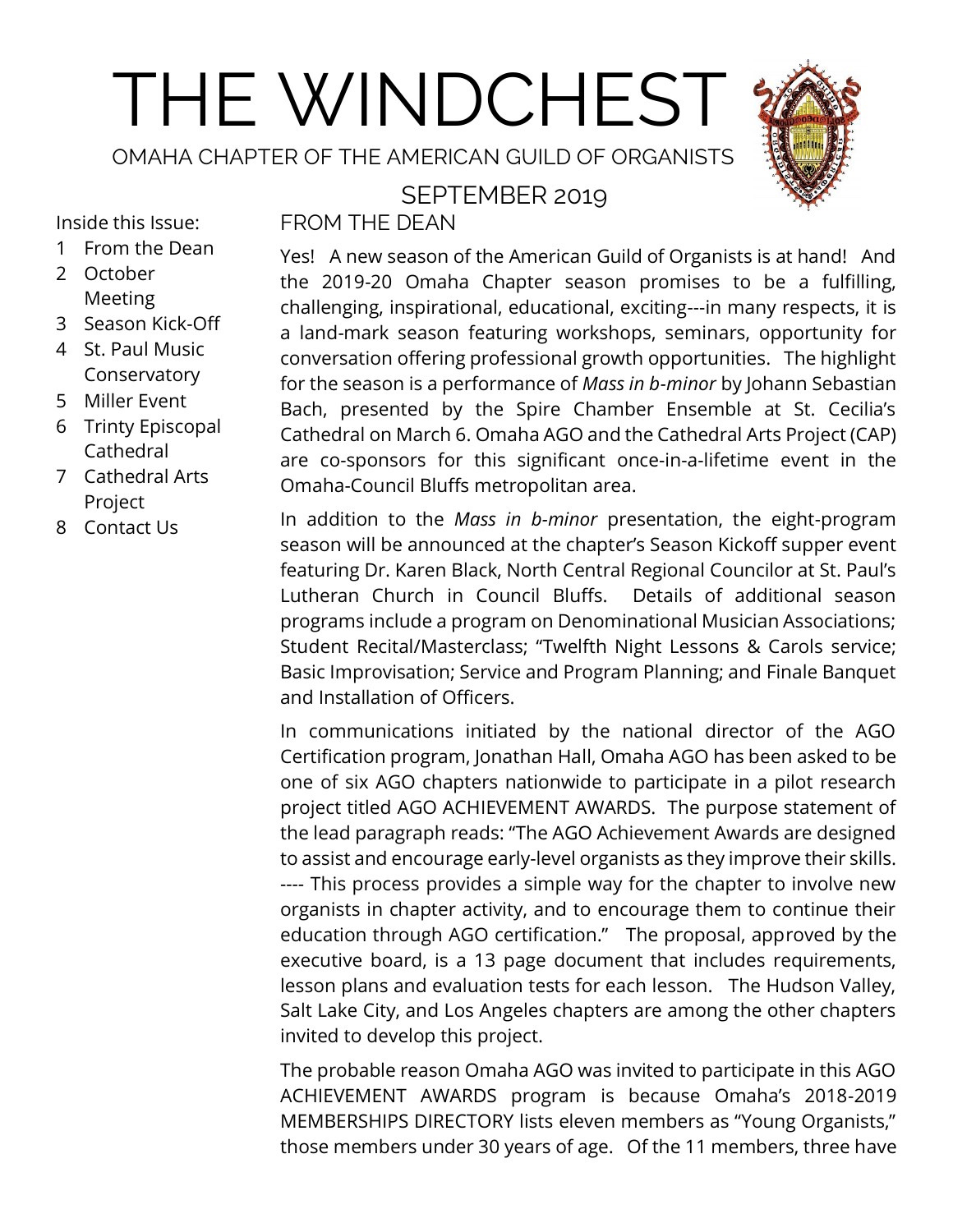# **SALLY HODGES**

Sally Hodges is celebrating her 10th year as organist at St. Augustine Episcopal Church in Elkhorn by playing a short program/recital at 10:00 AM on Sunday, October 6, prior to the 10:30 service. There will be works of J.S. Bach, Buxtehude, Debussy, Gerald Near, and Carson Cooman. You are invited to come for the program and the service following , as well."

earned the SPC (two as teen-agers); one has successfully completed Part I of the CAGO. Currently, two "Young Members" have indicated plans to earn SPC this season.

As dean of the Omaha Chapter, AGO, I am deeply encouraged! Among the reasons: first, to my knowledge, members who are organ teachers currently have an enrollment of more than 40 private organ students, mostly in the age range of nine to thirty year olds. Membership includes one student currently a sophomore majoring in organ at a major university in Kansas where his organ professor is also a member of Omaha AGO. Another member, a teen who recently earned the SPC, recently joined the staff of the Bedient Organ Company as an apprentice.

Omaha AGO members emerge in national level leadership: one member is the national president of a Denominational Musician Association; another is listed as a concert organist on the roster of an internationally recognized booking agency; many members are in leadership roles and the local and regional levels. And it is a fact that the quality of life in the Omaha-Council Bluffs metropolitan community is simply much higher because of the commitment by Omaha AGO to raise the quality of music and the arts to its highest level.

And what could be a better close to this column than quoting the email address of an Omaha AGO board member: "buildandencourage!" So, let's keep on building and encouraging one another as members of Omaha AGO.

Peace and good will. Psalm 96:1-2.

*Dr. J. Gordon Christensen, AAGO*

 $2019 - 2020$ 

**OMAHA CHAPTER** AMERICAN GUILD OF ORGANISTS

Sunday, October 13, 2019 5:00 p.m. Denominational Musician Associations, 6:00 p.m. Complimentary Dinner 7:00 p.m. Compline led by Trinity Episcopal Cathedral Schola Cantorum



Trinity Episcopal Cathedral - 113 North 18th Street, Omaha, NE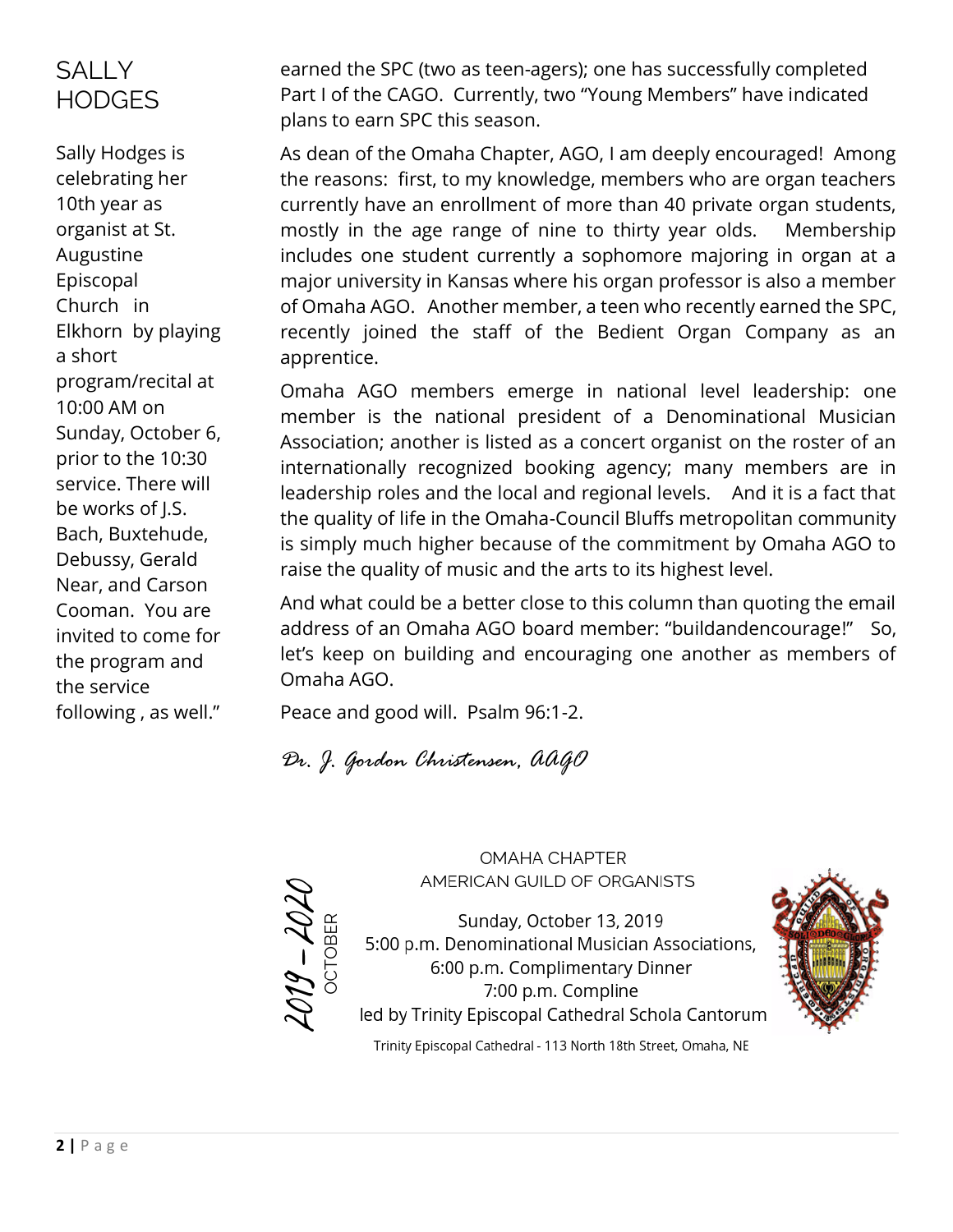

It's not too early to mark your calendars for the 2020 National Convention in Atlanta!

The theme is kaleidoscope and the event will share the many shapes and colors that make this diverse city so great.

This convention will be like no other in the past, using more technology and a diverse kaleidoscope of sound, artists and worship styles. Attendees will have access to apps to make the experience more informative, educational and user friendly.

# SEASON KICK-OFF EVENT



The Kick-off event for the Omaha AGO chapter is Sunday, September 8, 5:00- 7:00 p.m. The event will be at St. Paul's Lutheran Church, 239 Frank St, Council Bluffs. Parking is available in the parking lot of the church. Please enter either through the front door of the Perin Street (canopied-no steps) door.

The program will follow in the sanctuary. We will welcome Dr. Karen Black, North Central Regional Councilor, who will offer a motivational presentation regarding the significant influence and programming of the American Guild of Organists. The 2019-2020 Omaha AGO season will be announced (our incoming Sub-dean, Dirk Lindner, has planned an attractive season for us). Two AGO members who earned their SPC (Service Playing Certificate) this past season, Zachary Zieschang and Timothy Pobanz will receive their framed certificates, and the KVNO "Classical Kid of the Month" an organist, Thomas Koch, will receive his framed award as well. The 2019-2020 Executive Committee will be installed and a tour of St. Paul's Music Conservatory will be given.

Dr. Christensen is asking for an RSVP from everyone planning to attend the seated, catered dinner party he is hosting. RSVP to: drigordonchristensen@gmail.com by Tuesday, September 3. Please and thank you!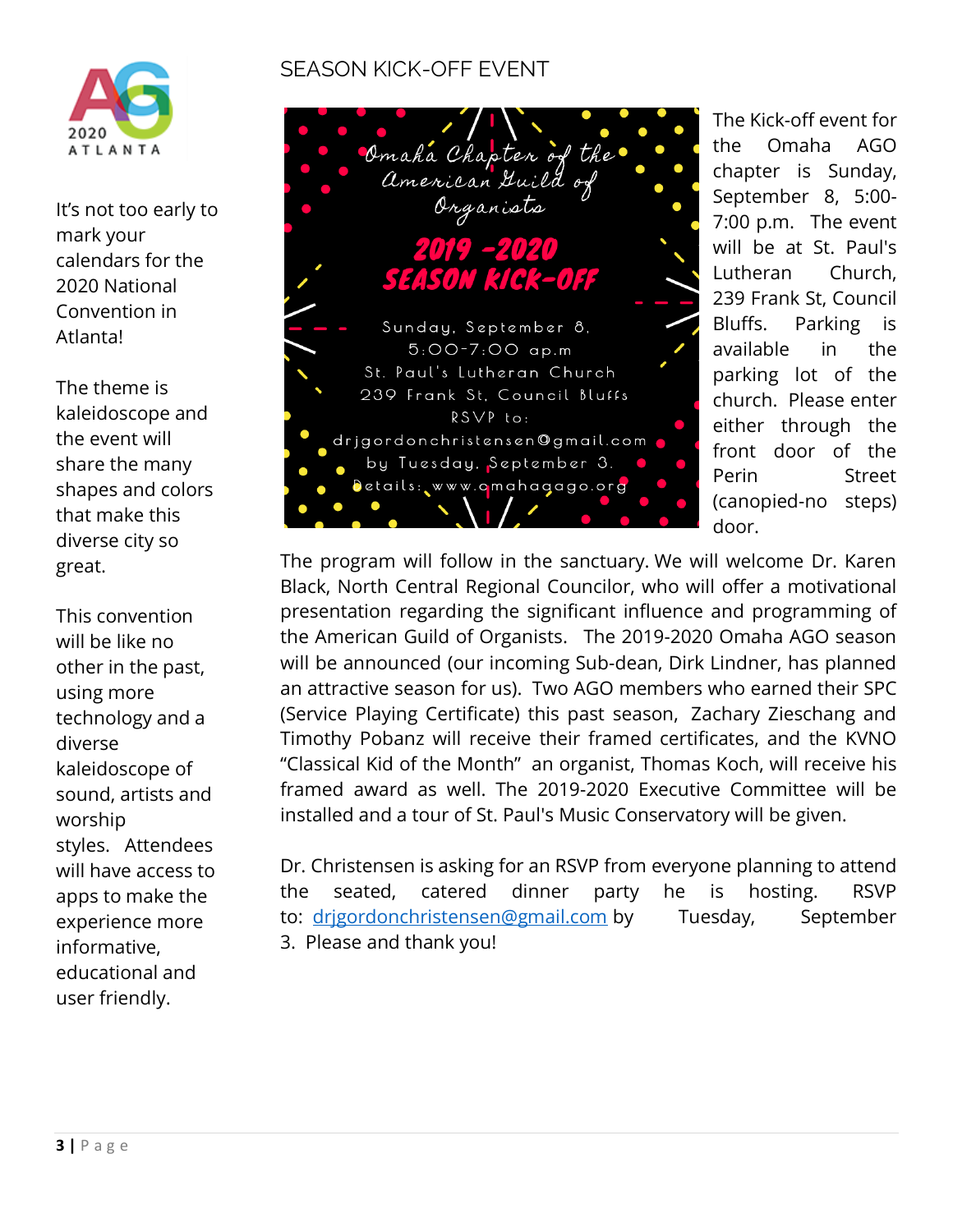# facebook

Please like the Omaha Chapter Facebook page. Information is posted regularly! Our page name is: Omaha Chapter of the American Guild of Organists.

# AGO ACHIEVEMENT AWARD PILOT PROGRAM

Please look forward to more information regarding the selection of the Omaha Chapter's participation in the AGO Achievement Award Pilot Program in the October edition of *The Windchest.* 

# ST. PAUL'S MUSIC CONSERVATORY

Attached is a photo of 11 organ students who played a recital/hymn festival at Zion Lutheran Church in Manning, Iowa on Sunday, August 18, at 3:30 p.m. Those who played are organ students at St. Paul's Music Conservatory, Council Bluffs--students in Dr. Christensen's organ studio. The concert was attended by about 200 at Zion Lutheran Church in Manning--Casavant II/26 organ, followed by a beautifully presented reception.

Of the 11 that played and are pictured, three are members of Omaha AGO; Timothy Pobanz, SPC; Timothy Conner, SPC; and Jeremiah Bolin. Also playing and pictured is Thomas Koch, the KVNO "Classical Kid of the Month" for July as an organ student.

Names in photo: Front row left-right: Augustine Terneus; Lydia Baker; Catherine Conner; Nathanael Conner; Wyatte Baker.

Back row, left-right: Dr. Christensen; Timothy Pobanz, SPC; Shelby Underwood; Mary Milbrath; Thomas Koch; Timothy Conner, SPC; Jeremiah Bolin.

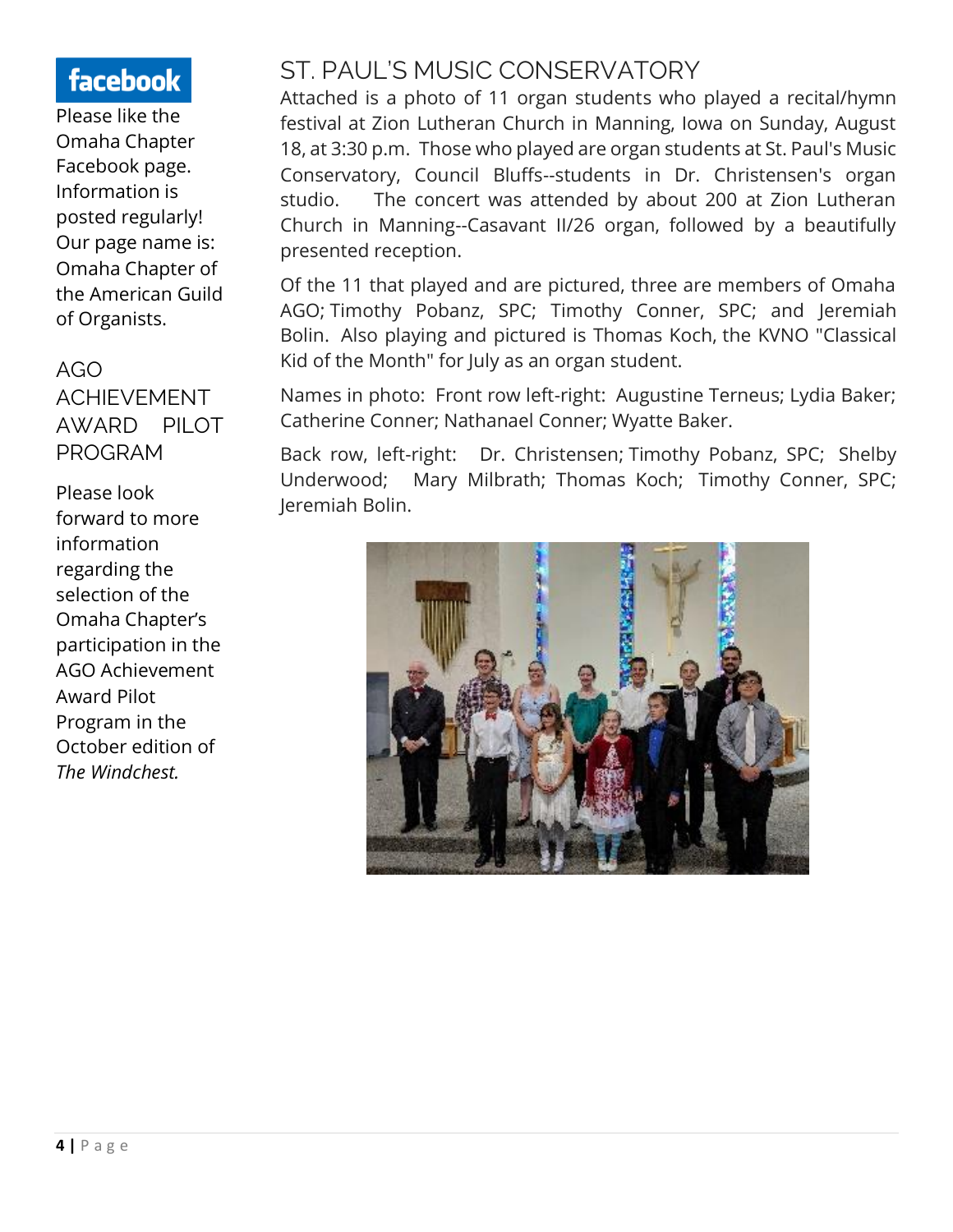# CHURCH MUSIC INSTITUTE

On June 11, 2019, the [American Guild](http://r20.rs6.net/tn.jsp?f=001lxmcxFm_c8q1VHwkxK18I3UkQOPTWW-lYg1t3EfhcKRzX6o9NueIxs7XNJelVWXAvZ0_7JfyGyO54FHMQtcmXtJQ32xG53vFQLukNmdqKeVrZSR5yqJhzKHumtp9tO2yr3982CpAocw=&c=Vkat1B1TUXOgCZbUEaycwJ1lLA-6GKqB1EnNcJa17vnedRCMPqJ8mg==&ch=-O0ZzBHNxH_mjoFVQpO42kzUdavb_oAY3WoCyyMmdvChhWGAAGZX0Q==)  [of Organists,](http://r20.rs6.net/tn.jsp?f=001lxmcxFm_c8q1VHwkxK18I3UkQOPTWW-lYg1t3EfhcKRzX6o9NueIxs7XNJelVWXAvZ0_7JfyGyO54FHMQtcmXtJQ32xG53vFQLukNmdqKeVrZSR5yqJhzKHumtp9tO2yr3982CpAocw=&c=Vkat1B1TUXOgCZbUEaycwJ1lLA-6GKqB1EnNcJa17vnedRCMPqJ8mg==&ch=-O0ZzBHNxH_mjoFVQpO42kzUdavb_oAY3WoCyyMmdvChhWGAAGZX0Q==) by action of the AGO National Council, entered into a partnership with the Church Music Institute to provide discounted CMI membership rates for AGO members. AGO members will have the ability to enjoy CMI member benefits at a discounted rate, which include access to its fully searchable online Sacred Music Library with nearly 19,000 curated choral selections and over 14,000 organ composition titles.

[https://www.churc](https://www.churchmusicinstitute.org/ago-partnership-with-church-music-institute/) [hmusicinstitute.or](https://www.churchmusicinstitute.org/ago-partnership-with-church-music-institute/) [g/ago-partnership](https://www.churchmusicinstitute.org/ago-partnership-with-church-music-institute/)[with-church-music](https://www.churchmusicinstitute.org/ago-partnership-with-church-music-institute/)[institute/](https://www.churchmusicinstitute.org/ago-partnership-with-church-music-institute/)

# SOUND CHOICES FOR THE **ORGANIST** Dan Miller Concert and Workshop

When: Sat, September 21st, 2019 at 10:00 a.m. - Workshop Sun, September 22nd, 2019 at 3:00 p.m. - Concert Where: Saint Paul UMC, 324 South Jackson Street, Papillion NE 68046 Description: Details - Free Admission

Featuring the [Rodgers Infinity 361](http://link.rm0004.net/go/DXo6ktrauSQ3QszosMcfuw2/) provided by [Gerald Oehring &](http://link.rm0004.net/go/DXo6ktufKDndWsp_zUHa5g2/)  [Associates](http://link.rm0004.net/go/DXo6ktufKDndWsp_zUHa5g2/)

Contact Us to RSVP at rsvp@geraldoehring.com or call (402) 432-7126

Workshop Details:

The organ should: + be friendly, warm, inviting, fun! + joyfully celebrate or prayerfully meditate

+ be user-friendly + offer unlimited creativity + enhance worship

Workshop focus:

Explore creative organ stop and ensemble selections for any worship style + Learn solutions for record/playback + Discover useful repertoire including free internet downloads + Make me sound good!

Free organ music by Dan Miller will be given to each attendee

Dan will offer tips and practical suggestions to organists to expand their opportunities for creative selection of organ stops and managing the console functions. Dan will also offer useful organ music repertoire ideas, always of interest to any organist!

Sponsored by Rodgers Instruments and Gerald Oehring and Associates Email: [rsvp@geraldoehring.com](mailto:rsvp@geraldoehring.com)

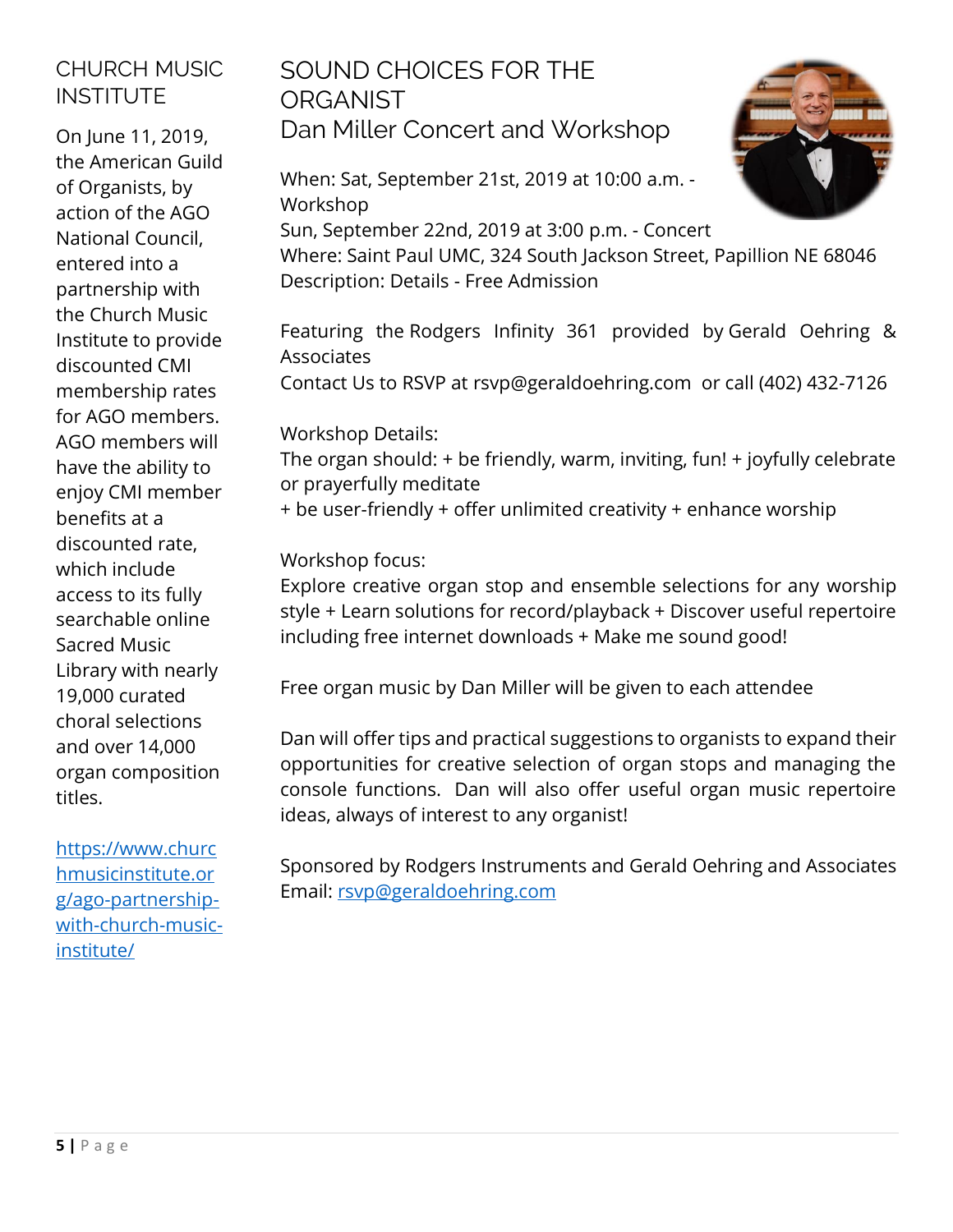# PAUL HESSELINK

In this month's AGO magazine (pg. 16), there is an article on Paul Hesselink being honored by the Southern Nevada AGO chapter. He is the brother of Omaha Chapter Friend Ardys Hansum.

### THE

**WINDCHEST** The *Windchest* editor is Jeff Hoffman. Please send content suggestions and information to Jeff at [omahaago@gmail.](mailto:omahaago@gmail.com) [com](mailto:omahaago@gmail.com) by the 25<sup>th</sup> of each month. *The Windchest* will be published on or before the first of each month.

# TRINITY EPISCOPAL CATHEDRAL



**Compline at Trinity Cathedral**<br>Ancient Worship for the Modern Soul<br>Compline – night prayer – is a contemplative<br>office focused on spiritual peace. Trinity<br>Cathedral's Schola Cantorum will offer music at this candlelit liturgy of prayer and reflection.

Compline is offered at 7:00 pm on<br>September 22<br>October 13<br>November 17



Fall registration now open http://trinityepiscopaLorg/cantate



Opera Omaha ONE Festival Preview Concert Thursday, December 5, 7:00 p.m.<br>Trinity Cathedral

Music of Alessandro Stradella, including motets Music or Alessandro Stradella, including moters<br>sung by the Trinity Cathedral Schola Cantorum<br>Free admission



**MAGNEICAT: Cathedral Vespers** Sunday, December 15, 3:00 p.m.<br>Saint Cecilia Cathedral, 701 N. 40th St., Omaha

Choral Festival event with the Saint Cecilia Cathedral Choir, Trinity Episcopal Cathedral Choir, and guest choirs



# **Trinity Episcopal Cathedral**

113 N 18th St. (18th & Capitol) Omaha, NE 68102 (402) 342-7010 trinityepiscopal.org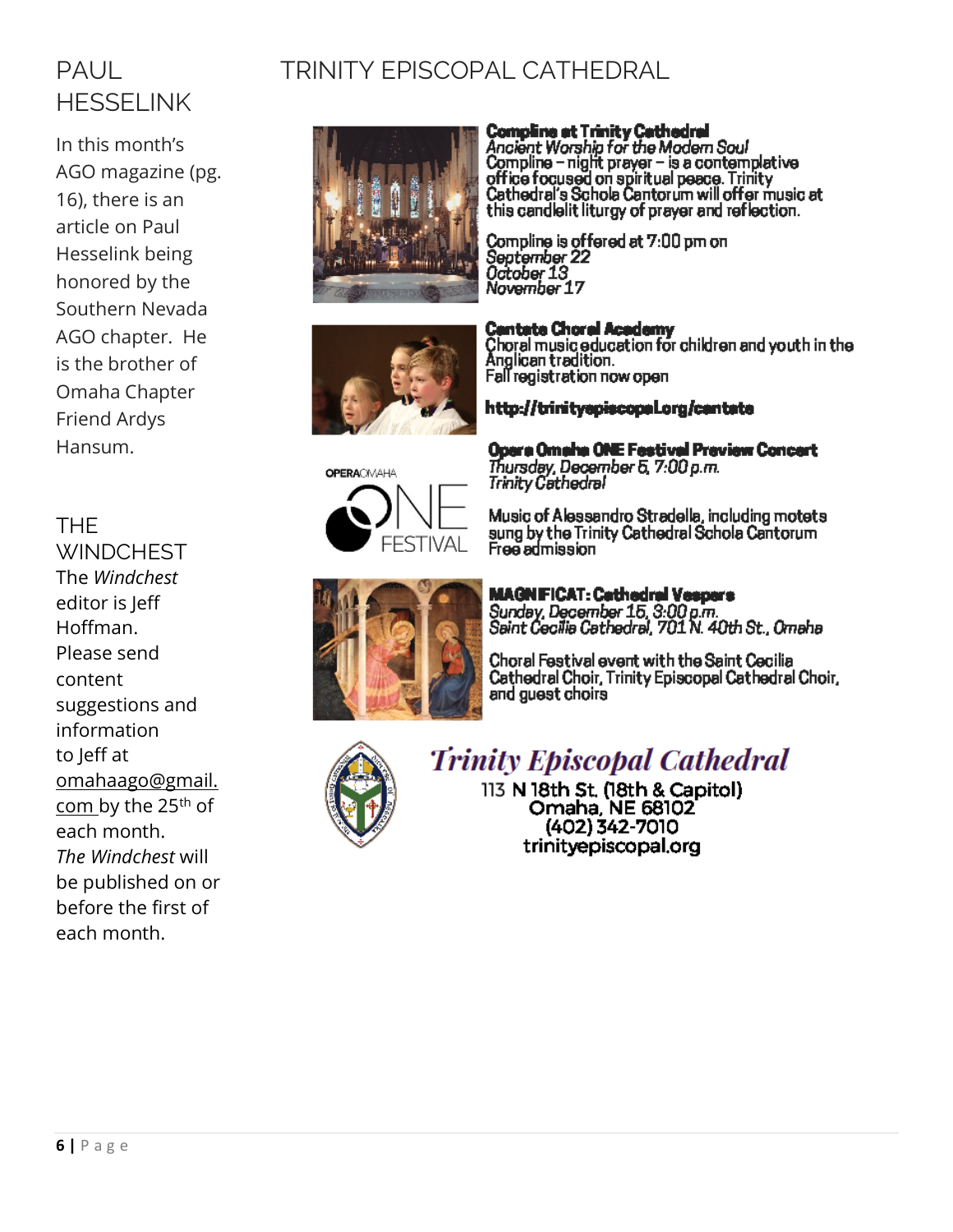## **MISSION**

The mission of the American Guild of Organists is to enrich lives through organ and choral music.

To achieve this, we:

• Encourage excellence in the performance of organ and choral music;

• Inspire, educate, and offer certification for organists and choral conductors;

• Provide networking, fellowship, and mutual support; • Nurture future generations of organists;

• Promote the organ in its historic and evolving roles; and

• Engage wider audiences with organ and choral music.

# CATHEDRAL ARTS PROJECT

#### Saturday, September 7, 2020 - 10 AM-1:00 PM **Remembering TRK**

A tour of some of the buildings of Thomas Rogers Kimball and a visit to the family plot at Forest Lawn Cemetery. Departure & return: Saint Cecilia Cathedral, 40th & Webster Streets. RSVP by September 4, 2019, with name, phone & number of guests to dabegley@archomaha.org or call 402-827-3847

#### Sunday, September 8, 2019 - 1 PM-3 PM **Edge: Fiber Art and Quilting** First Friday Reception: October 4, 2019 Closes: Sunday, October 13, 2019

Saturday, October 5, 2019 - 10:30 AM The Blessing of the Animals A celebration of all creatures great and small

#### **Sunday, October 20, 2019 - 3 PM Cathedral Organist Series Nicole Simental, Organist**

Saint Joseph Cathedral Columbus, OH

Sunday, October 20, 2019 - 1 PM-3 PM Plein Air: In the Tradition of the Impressionists First Friday Reception: November 1, 2019 Closes: Sunday, November 17, 2019

Sunday, November 17, 2019 - 3 PM **HOMMAGE NOTRE DAME** Saint Cecilia Cathedral Choir Missa Notre Dame, Machaut: Messe Solennelle - Vierne: Salve Regina - Latry Marie Rubis Bauer, Director & Michael Emmerich Organist



CATHEDRAL

# OMAHA CHAPTER EXEUTIVE COMMITTEE MEETING AUGUST HIGHLIGHTS

2019-2020 chapter season details were discussed, and all plans to be completed for inclusion in the 2019-2020 Membership Directory.

Complimentary memberships, funded from the Omaha AGO budget, will be given annually, to encourage organists who have not joined to experience the AGO.

An email will be sent to encourage members recruit new members for the Omaha Chapter.

The AGO Achievement Award Pilot Program was discussed, and the application to host POE Advanced in 2021 is in process.

Discussion was held regarding future collaboration with Central Iowa (Des Moines) and Lincoln chapters.